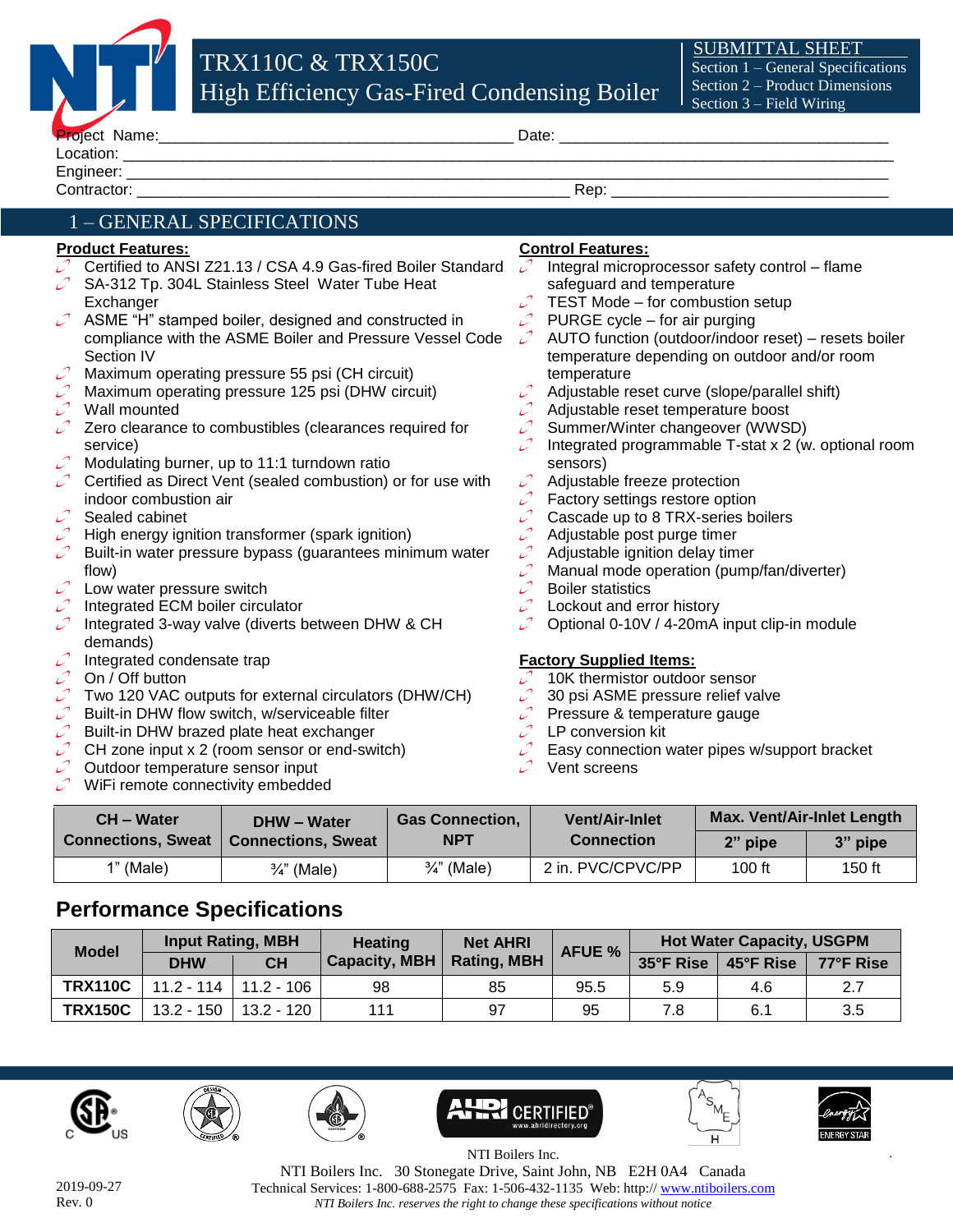

 SUBMITTAL SHEET Section 1 – General Specifications Section 2 – Product Dimensions Section 3 – Field Wiring

#### 2 – PRODUCT DIMENSIONS - in.





# MINIMUM SERVICE CLEARANCES - in.

| Front | Top | <b>Sides</b> | <b>Back</b> | <b>Bottom</b>                      | <b>Flue Pipe</b> |
|-------|-----|--------------|-------------|------------------------------------|------------------|
| 18    |     |              |             | $\overline{\phantom{a}}$<br>$\sim$ |                  |













*.*

F - Pressure Relief Valve

F - Pressure Relief Valve

2019-09-27 Rev. 0

NTI Boilers Inc. NTI Boilers Inc. 30 Stonegate Drive, Saint John, NB E2H 0A4 Canada Technical Services: 1-800-688-2575 Fax: 1-506-432-1135 Web: http:/[/ www.ntiboilers.com](http://www.ntiboilers.com/) *NTI Boilers Inc. reserves the right to change these specifications without notice*